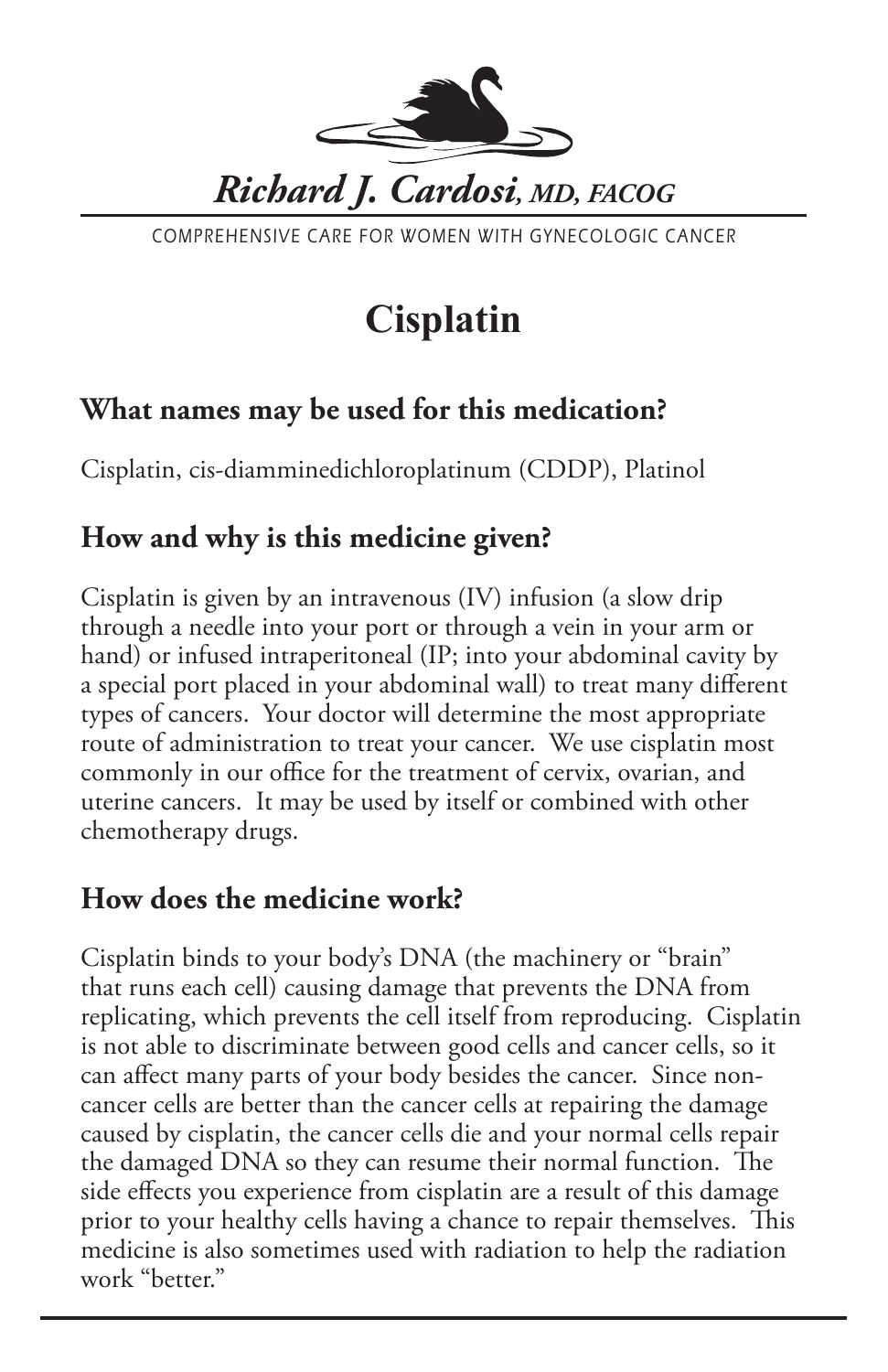Cisplatin is cleared from your body through the kidneys. The kidney's filtering process prevents the drug from staying in your body too long and causing excessive damage to the normal cells. It is therefore important that you keep yourself well hydrated (8-10 glasses of water per day) in efforts to keep the kidneys working at their best. We will monitor your kidney's function through blood tests performed prior to each treatment cycle. We will also review your list of medications that you take for other medical problems (diabetes, blood pressure, etc.) at each visit to be sure that none of these other medicines are interfering with clearing the cisplatin from your body.

## **How often is this medicine given?**

Cisplatin is typically given once every 3-4 weeks (every 21-28 days), but may occasionally be given weekly (every 7 days). The most appropriate route of administration and total number of treatments recommended will vary based on your clinical circumstances, but an initial plan will be outlined for you by your doctor. The infusions are given in the infusion center at the Cancer and Research Center (white building located across the parking lot from our office). Prior to each treatment, you will be seen in the office for an exam, and blood tests will be reviewed to be sure it is safe to administer your next treatment. It is, of course, very important to keep all of your appointments for chemotherapy and lab testing.

### **What side effects does this medicine cause?**

There are many possible side effects of all chemotherapy drugs, so the following is only inclusive of the most common or serious possibilities from cisplatin. You will be asked to complete a symptom form at each visit in order for us to accurately assess the side effects that you may be experiencing. This form helps your doctor be sure that no adverse effects of treatment are overlooked, and it serves to help you recall which symptoms you may have experienced since your last treatment.

v Hair loss is minimal with cisplatin, but some patients do experience more hair loss than others. Hair growth should return upon completion of treatment.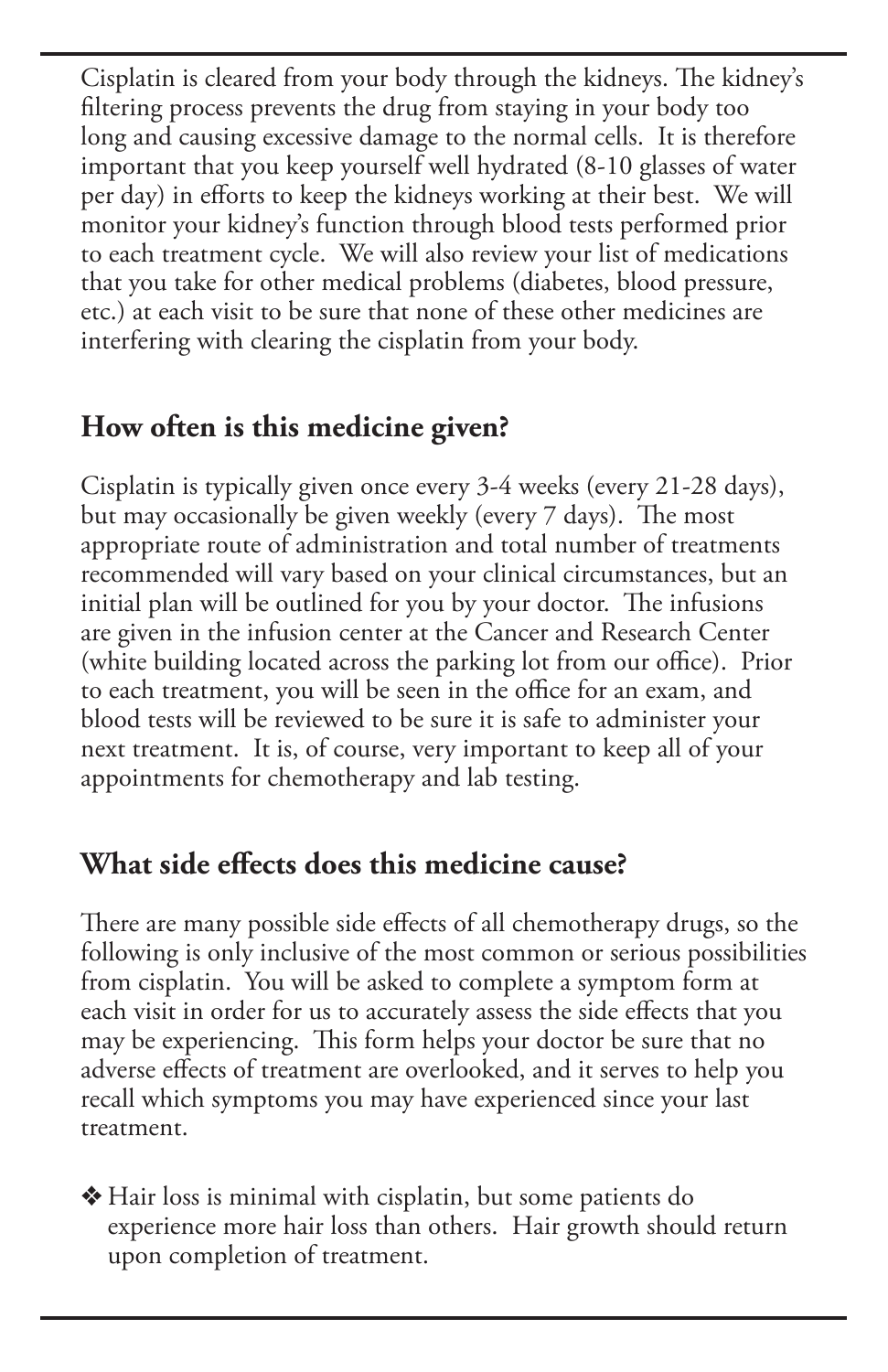v Nausea and vomiting are not unusual but are less common today than in the past because of much improved anti-nausea medications. Nausea may present immediately or not present until a few days after treatment, so we tend to recommend anti-nausea medications for several days whether or not you have symptoms. You will be given prescriptions for medications to prevent nausea, and it is important that you take them as directed in order for them to be most effective. If you have questions, do not hesitate to call the office.

v Nerve toxicity is seen patients taking cisplatin. This side effect is dose related, so the higher your dose of cisplatin and the longer you receive cisplatin, the higher the likelihood is that you will develop some *neurotoxicity*. Numbness, tingling, burning, or pain in your hands or feet may be signs of nerve injury. Please report these symptoms if present at your next office visit. These symptoms may or may not resolve after stopping treatment.

**❖** *Ototoxicity* is damage to the ears/hearing caused by cisplatin. This results in a high frequency hearing loss and ringing in the ears (*tinnitus*). This may affect as many as 30% of patients receiving cisplatin. If you think you may be developing some ototoxicity, be sure to report it at your next office visit so that we can arrange for hearing (audiology) testing.

v Bone marrow suppression is uncommon with cisplatin but can occur. This is when the bone marrow cannot make enough red cells, white cells, or platelets to keep up with demand. All of your blood counts will be monitored regularly throughout treatment.

- *Anemia* is the result of not enough red blood cells and may cause fatigue, chest pain, shortness of breath, or dizziness.
- *Neutropenia* results when your white blood cell count goes too low, and this will put you at an increased risk for infection. It is very important that you avoid sick friends and family; be diligent about hand-washing as well. This does not mean that you cannot be out in public, and in fact you can continue to participate in normal activities such as going to church or a movie, etc. If you think you may have an infection or have a fever of 100.5°F or more, call the office immediately.
- *Thrombocytopenia* is the term for too low of a platelet count. This can lead to excessive bruising or bleeding with only minor injury such as brushing your teeth or blowing your nose.